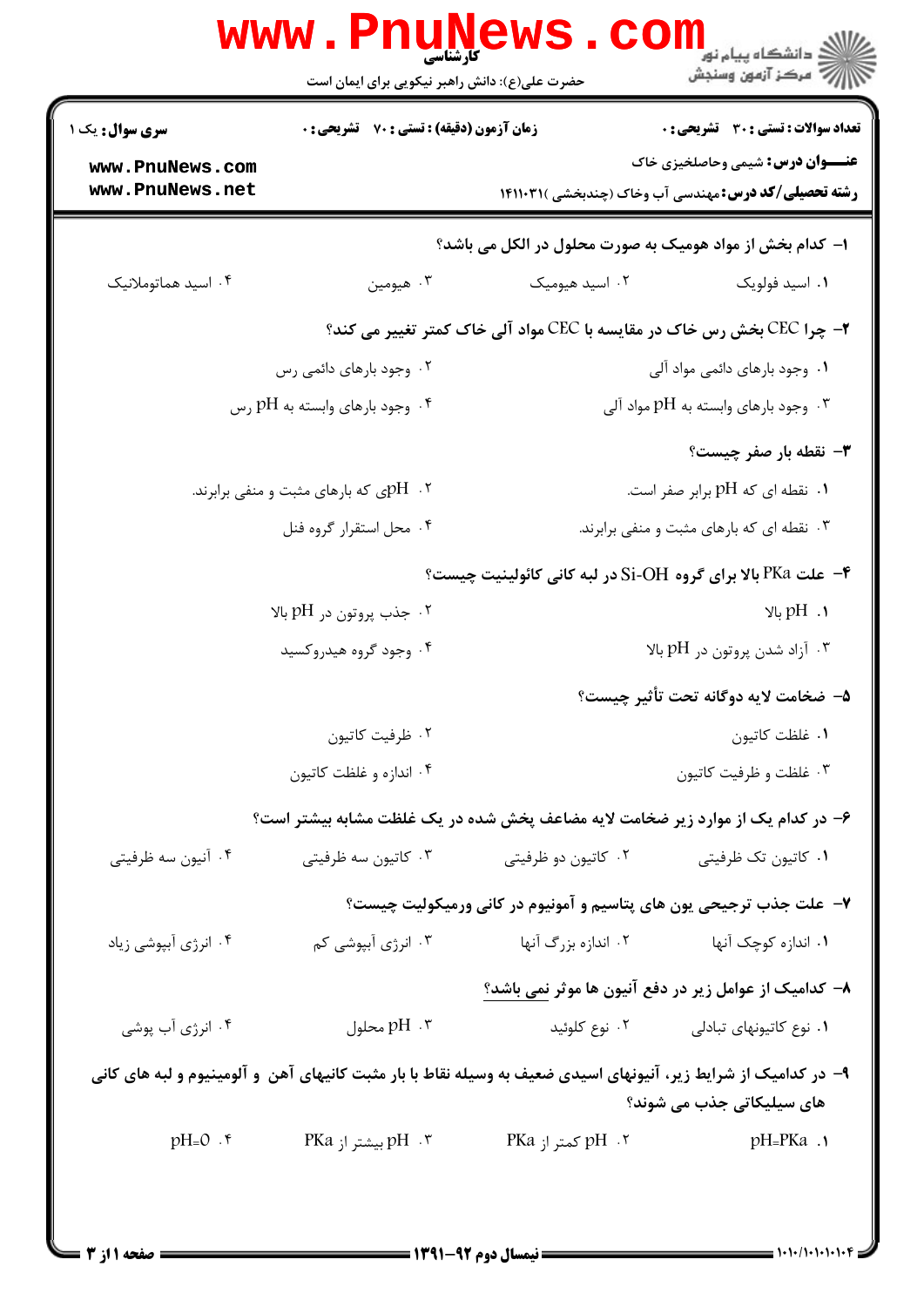|                                        | <b>www.Pnunews</b><br>حضرت علی(ع): دانش راهبر نیکویی برای ایمان است |                                                                                                             | الاستگاه پيام نور<br>الاستگاه پيام نور<br>الاستگاه مرکز آزمون وسنجش                                                                                                                                                                                                                                                                                                                                                   |
|----------------------------------------|---------------------------------------------------------------------|-------------------------------------------------------------------------------------------------------------|-----------------------------------------------------------------------------------------------------------------------------------------------------------------------------------------------------------------------------------------------------------------------------------------------------------------------------------------------------------------------------------------------------------------------|
| <b>سری سوال : ۱ یک</b>                 | زمان آزمون (دقیقه) : تستی : 70 گشریحی : 0                           |                                                                                                             | <b>تعداد سوالات : تستي : 30 - تشريحي : 0</b>                                                                                                                                                                                                                                                                                                                                                                          |
| www.PnuNews.com<br>www.PnuNews.net     |                                                                     |                                                                                                             | <b>عنـــوان درس:</b> شیمی وحاصلخیزی خاک<br><b>رشته تحصیلی/کد درس:</b> مهندسی آب وخاک (چندبخشی )۱۴۱۱۰۳۱                                                                                                                                                                                                                                                                                                                |
|                                        |                                                                     | ۰۱- چرا pH خاکهای آهکی در مزرعه معمولاً کمتر از ۸،۳ است؟                                                    |                                                                                                                                                                                                                                                                                                                                                                                                                       |
| $O_2$ فشار بيشتر $\cdot^{\mathfrak k}$ | $O_2$ فشار بيشتر $\cdot^{\mathsf{r}}$                               | $\rm CO_2$ فشار کمتر $\cdot$ $^\circ$                                                                       | $\rm CO_2$ ۱۰ فشار بیشتر $\cdot$                                                                                                                                                                                                                                                                                                                                                                                      |
|                                        |                                                                     | ا1− در شرایط pHهای قلیایی، قابلیت استفاده کدامیک زیاد است؟                                                  |                                                                                                                                                                                                                                                                                                                                                                                                                       |
| ۰۴ روی                                 | ۰۳ آهن                                                              | ۰۲ مولیبدن                                                                                                  | ۰۱ بور                                                                                                                                                                                                                                                                                                                                                                                                                |
|                                        |                                                                     | ۱۲– اکسیدی ترین شرایط در سیستمهای آبی به ترتیب در کدام فشار اکسیژن و کدام مقدار پتانسیل رداکس اتفاق میافتد؟ |                                                                                                                                                                                                                                                                                                                                                                                                                       |
| ۰۴ یک و ۲۰،۷۸                          | ۰۳ صفر و ۲۰،۷۸                                                      | ۰۲ یک و صفر                                                                                                 | ۰۱ صفر و صفر                                                                                                                                                                                                                                                                                                                                                                                                          |
|                                        |                                                                     |                                                                                                             | ۱۳- پس از اکسیژن، قوی ترین گیرنده الکترون کدام است؟                                                                                                                                                                                                                                                                                                                                                                   |
| ۰۴ مولیبدات                            | ۰۳ فسفات                                                            | ۰۲ سولفات                                                                                                   | ۰۱ نیترات                                                                                                                                                                                                                                                                                                                                                                                                             |
|                                        | -------- نامیده می شود.                                             | ۱۴– ناحیه ای که منحنی رشد گیاه با محور افقی موازی باشد ناحیه -                                              |                                                                                                                                                                                                                                                                                                                                                                                                                       |
| ۰۴ حد اکثر محصول                       | ۰۳ ناحیه سمیت                                                       | ۰۲ کفایت                                                                                                    | ۰۱ غلظت بحراني                                                                                                                                                                                                                                                                                                                                                                                                        |
|                                        |                                                                     | 1۵– تبدیل نیتریت به نیترات توسط کدام نوع باکتری صورت می گیرد؟                                               |                                                                                                                                                                                                                                                                                                                                                                                                                       |
| ۰۴ كلاستريديوم                         | ۰۳ ازوتوباکتر                                                       | ۰۲ نیتروزموناس                                                                                              | ۰۱ نیتروباکتر                                                                                                                                                                                                                                                                                                                                                                                                         |
|                                        |                                                                     | ۱۶- ضریب شوری کود را با مقدار شوری کدام ترکیب می سنجند؟                                                     |                                                                                                                                                                                                                                                                                                                                                                                                                       |
| ۰۴ سولفات سديم                         | ۰۳ فسفات سديم                                                       | ۰۲ نیترات سدیم                                                                                              | ۰۱ کلريد سديم                                                                                                                                                                                                                                                                                                                                                                                                         |
|                                        |                                                                     | 17- فسفر قابل جذب کود فسفره، شامل کدام بخش فسفر می گردد؟                                                    |                                                                                                                                                                                                                                                                                                                                                                                                                       |
|                                        | ۰۲ فسفر محلول در اسید سیتریک                                        |                                                                                                             | ۰۱ فسفر محلول در آب                                                                                                                                                                                                                                                                                                                                                                                                   |
| ۰۴ فسفر محلول در آب و سیترات           |                                                                     |                                                                                                             | ۰۳ فسفر محلول در سیترات                                                                                                                                                                                                                                                                                                                                                                                               |
|                                        |                                                                     | ۱۸– در منحنی کمیت ــ شدت پتاسیم، شیب خطی زیاد نمودار بیانگر چیست؟                                           |                                                                                                                                                                                                                                                                                                                                                                                                                       |
| ۲.  قدرت ضعیف خاک در عرضه پتاسیم       |                                                                     | ۰۱ قدرت خوب خاک در عرضه پتاسیم                                                                              |                                                                                                                                                                                                                                                                                                                                                                                                                       |
| ۰۴ بالا بودن نسبت پتاسیم در حال تعادل  |                                                                     |                                                                                                             | ۰۳ پایین بودن نسبت پتاسیم در حال تعادل                                                                                                                                                                                                                                                                                                                                                                                |
|                                        |                                                                     | ۱۹-   مهمترین گونه باکتری اکسیدکننده گوگرد (تیوباسیلوس) کدام است؟                                           |                                                                                                                                                                                                                                                                                                                                                                                                                       |
| ۰۴ تیواکسیدانس                         | ۰۳ تيوپاروس                                                         | ۰۲ فرواکسیدانس                                                                                              | ۰۱ نیتریفیکانس                                                                                                                                                                                                                                                                                                                                                                                                        |
|                                        |                                                                     |                                                                                                             | -۲- عارضه لکه تلخ ناشی از کمبود کدام یک از عناصر است؟                                                                                                                                                                                                                                                                                                                                                                 |
| ۰۴ ازت                                 | ۰۳ بور                                                              | ۰۲ آهن                                                                                                      | ٠١ كلسيم                                                                                                                                                                                                                                                                                                                                                                                                              |
| = صفحه 2 از 3 <b>=</b>                 |                                                                     | ــــــــــ نیمسال دوم ۹۲-۱۳۹۱ ـــــ                                                                         | $\frac{1}{1-\frac{1}{1-\frac{1}{1-\frac{1}{1-\frac{1}{1-\frac{1}{1-\frac{1}{1-\frac{1}{1-\frac{1}{1-\frac{1}{1-\frac{1}{1-\frac{1}{1-\frac{1}{1-\frac{1}{1-\frac{1}{1-\frac{1}{1-\frac{1}{1-\frac{1}{1-\frac{1}{1-\frac{1}{1-\frac{1}{1-\frac{1}{1-\frac{1}{1-\frac{1}{1-\frac{1}{1-\frac{1}{1-\frac{1}{1-\frac{1}{1-\frac{1}{1-\frac{1}{1-\frac{1}{1-\frac{1}{1-\frac{1}{1-\frac{1}{1-\frac{1}{1-\frac{1}{1-\frac{1$ |